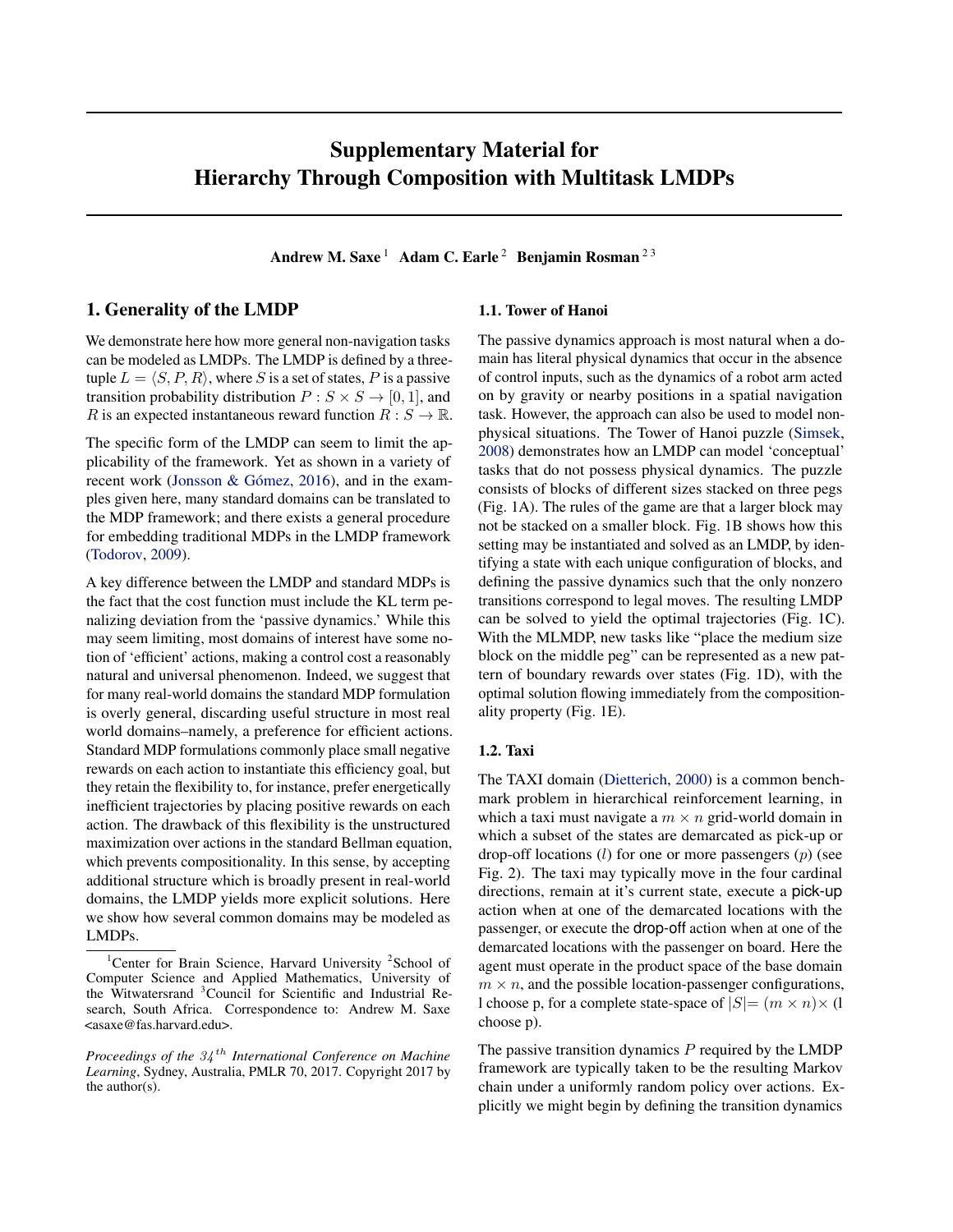

Figure 1. Tower of Hanoi. (A) The Tower of Hanoi puzzle contains blocks of different sizes and three pegs. A larger block may not be placed on a smaller block. The goal is to reform the stack of blocks on the rightmost peg. (B) State graph representing this task as an LMDP. Circles denote block configurations, edges denote transitions between states effected by valid moves, and the color of the circle indicates the boundary reward for reaching each state (red is higher reward). (C) Cost-to-go solution found via LMDP. Arrows depict trajectories, which all converge to the target configuration. (D) A different task in the same domain corresponds to a different reward structure across each state. Here the task is "place the medium size block on the middle peg". (E) Cost-to-go solution for this new task, found through composition using the MLMDP. Arrows denote trajectories.

for the base  $m \times n$  grid-world domain which, under a uniformly random policy, results in the expected normalized state-frequency visits under a random walk. This is simply the banded matrix obtained by executing the up, down, left, right and stay actions.

We then note that transitions between the states factored by the l choose p possible passenger configurations can only be realized by executing either the pick-up or drop-off action. By way of example executing the pick-up action in state  $(m_{l_i, P_j}, n_{l_i, P_j})$  transitions the state to  $(m_{l_i, P_t}, n_{l_i, P_t})$ indicating that the agent is still in the same base domain state, but that the passenger is now in the taxi. The pick-up and drop-off actions, must be evaluated at all l choose p realizations of the base domain in order to map between all the factored states.

Boundary rewards are simply placed at the appropriate base domain state in the factor corresponding to the desired final location-passenger configuration.

Moreover, standard hierarchical task decompositions may be realized in our hierarchical framework. In the TAXI domain it is common to define a set of subtasks corresponding to the macro-actions of navigating the taxi to one of the specified locations (or the slightly more abstract GetPassenger action), see Fig. 2for a simple task-graph description of this. The full policy of getting a passenger at location A to location B may then we described by first executing the appropriate macro-action to navigate the taxi to A, then executing the pick-up action, then executing the macro-action to navigate the taxi to B, and finally executing the dropoff action. This hierarchy can be directly codified in our scheme.

Firstly we must define the subtask policy corresponding to navigating the taxi to location A (regardless of the passengers position). This task is realized by placing boundary

rewards at the l choose p states of the full state-space corresponding to all of the states in which the taxi is at location A (one for each possible passenger location configuration). A similar procedure is followed to defined the subtask polices corresponding to navigating the taxi to the other locations. The pick-up and drop-off actions are already suitably defined. Solving the full MDP by solving this structured task decomposition mirrors the MAXQ approaches taken by other authors [\(Jonsson & Gómez,](#page-3-0) [2016\)](#page-3-0). Critical to realizing these task decompositions in our framework is the fact that multiple states may be linked to a single subtask.

#### 1.3. Robot visual servoing and warehouse scheduling

Finally, we note that several interesting domains have been formulated as LMDPs, including the Mountain Car [\(Todorov,](#page-3-0) [2006\)](#page-3-0), warehouse scheduling [\(Jonsson & Gómez,](#page-3-0) [2016\)](#page-3-0), and visual servoing on a robot [\(Kinjo et al.,](#page-3-0) [2013\)](#page-3-0).

### 2. Relationship to other hierarchical approaches

Compared to standard HRL schemes, our approach differs by relying on a parallel, distributed combination of tasks enabled by the composition property of the LMDP: A midlevel option in standard HRL chooses one of a discrete set of subtasks to execute, whereas a mid-level layer in our HRL scheme chooses a weighted task blend which drives behavior.

The work of [Jonsson & Gómez](#page-3-0) [\(2016\)](#page-3-0) develops a MAXQ hierarchy within the LMDP formalism, enabling powerful hierarchical decomposition. This approach differs from ours in the role compositionality plays. The MAXQ LMDP makes use of compositionality to let a subtask have more than one goal state by statically combining several singlegoal subtasks. Our scheme uses compositionality as an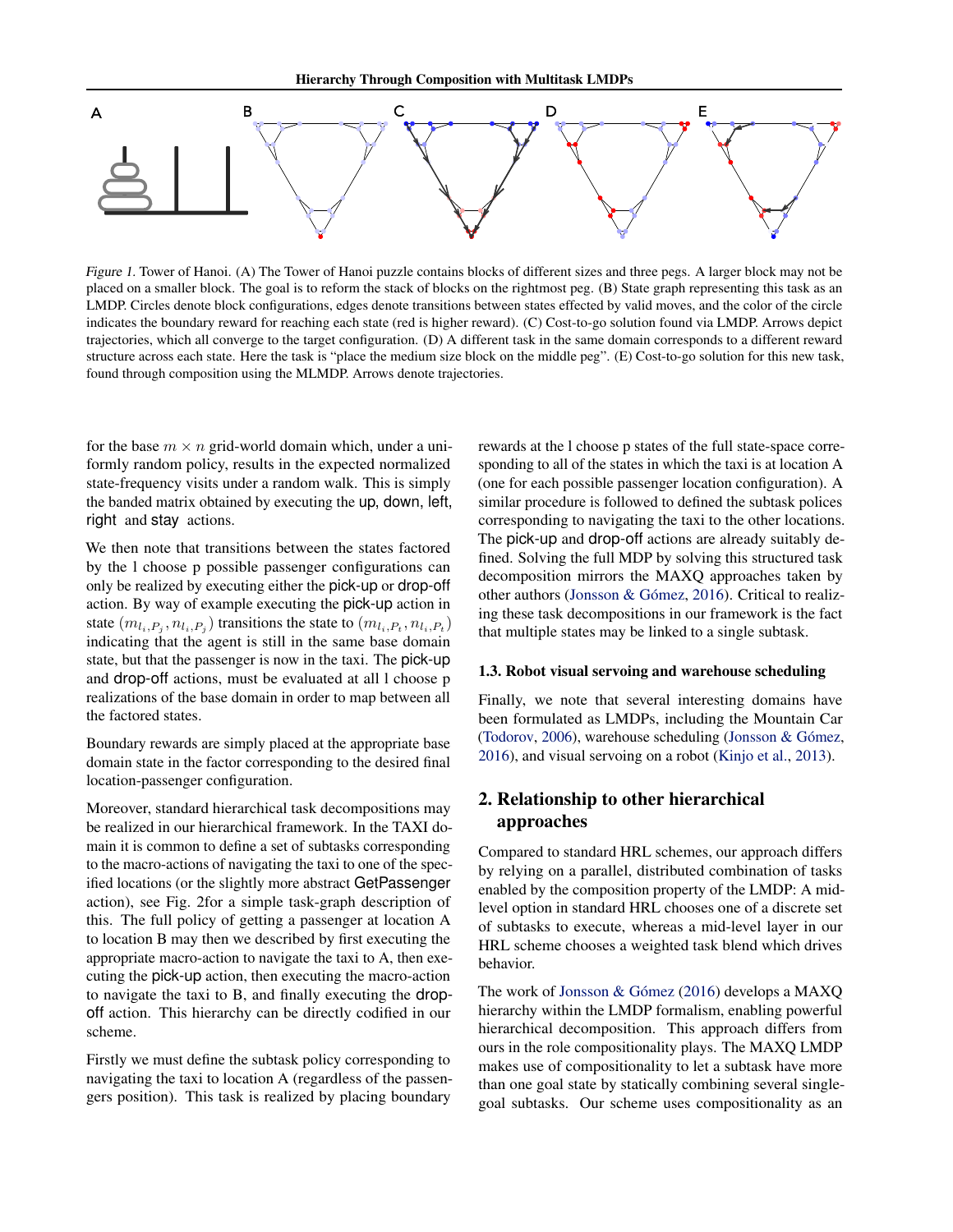Hierarchy Through Composition with Multitask LMDPs



Figure 2. Defining MAXQ subtasks by their boundary reward structures. [A] The task-graph for the MAXQ decomposition. [B] Representation of the boundary reward structure for subtasks that implement a MAXQ-like task structure. Each small panel depicts the  $5 \times 5$  grid of spatial locations. Each row corresponds to a different location of the passenger (there are five possible passenger locations: the location ∗ corresponds to the passenger being in the taxi, and locations A-D are the pick-up/drop-off points depicted in the taxi domain at left). Each column depicts the boundary reward for a specific subtask  $\{t_1, \dots, t_5\}$ . White indicates high reward. By way of example, the subtask 'get to location A' in-paints boundary rewards at each of the states corresponding to the taxi being at location A in the base domain, regardless of where the passenger is located. Subtask  $t<sub>5</sub>$  corresponds to the pick-up action by in-painting boundary rewards into all states corresponding to the passenger being in the taxi. [C] An alternative view: the boundary reward graph for the subtasks. In this representation it is clear that subtasks  $t_1, \dots, t_4$  in-paint boundary rewards to exactly five states and collapse across passenger location, while  $t<sub>5</sub>$  in-paints rewards to all states in which the passenger is on board, collapsing across spatial location.

integral part of the execution model to enable a dynamic, changing blend of tasks, such that every subtask is always executing with different weightings. Future work might explore the potential of combining these schemes.

### 3. Computational complexity advantages of hierarchy

When solving multiple tasks, hierarchy can qualitatively improve the efficiency of the solution. Fig. 3A shows a simple domain consisting of  $N$  states arranged on a ring. The agent wishes to perform  $N$  tasks corresponding to navigating to each particular state. The transition dynamics are local, meaning that there is nonzero probability of transitioning only to adjacent states or remaining still. As noted in the main text, the hierarchical solution requires only  $O(N \log N)$  iterations of z-learning, and requires only  $O(N \log N)$  nonzero values to represent the value function for all tasks, compared to  $O(N^2)$  for the flat case. In particular, following the formulation given in the main text, z-iteration requires

$$
\sum_{l=1}^{D} M\left(\frac{N}{M^l} + \frac{N}{M^{l-1}}\right) = N(1+M)\frac{1-(1/M)^D}{1-1/M}
$$
  

$$
\leq N(1+M)
$$
  

$$
\approx O(N \log N)
$$

iterations to propagate a value function signal to every state. Moreover, when the desirability functions are initialized to zero, K iterations of z-learning can only yield  $O(K)$  nonzero elements in the desirability function, due to the local transition dynamics. Hence by the same analysis, the memory requirements are also  $O(N \log N)$ .

To verify these theoretical results numerically, we implement this domain as follows: transitions to adjacent states occur with probability  $p = .2$ , and the probability of remaining still is  $1 - 2p$ . The interior rewards for each state are −.1, the reward for reaching the goal state is 1, and the KL penalty parameter  $\lambda = 1$ . Finally, for the hierarchical formulation, we choose the probability of subtask transitions  $\alpha = .1$ , and place next-level states  $M = \log N$  apart. Fig. 3B shows the propagation of the value function over successive iterations of z-learning. As can be seen, the front progresses roughly linearly due to the local transition structure. Fig. 3C-E show the resulting number of iterations, wall clock time, and memory usage for the flat and hierarchical cases. The flat solver exhibits roughly quadratic scaling while the hierarchical version is linearithmic.

### 4. Pseudocode for Hierarchical MLMDP

The execution structure of the hierarchical MLMDP algorithm is listed in Algorithm 1. Briefly, sampling a transition to a subtask state at level  $l$  causes the next higher level  $l+1$  to activate and begin its own sampling process. Higher layers then communicate a task weighting  $w$  to lower layers.